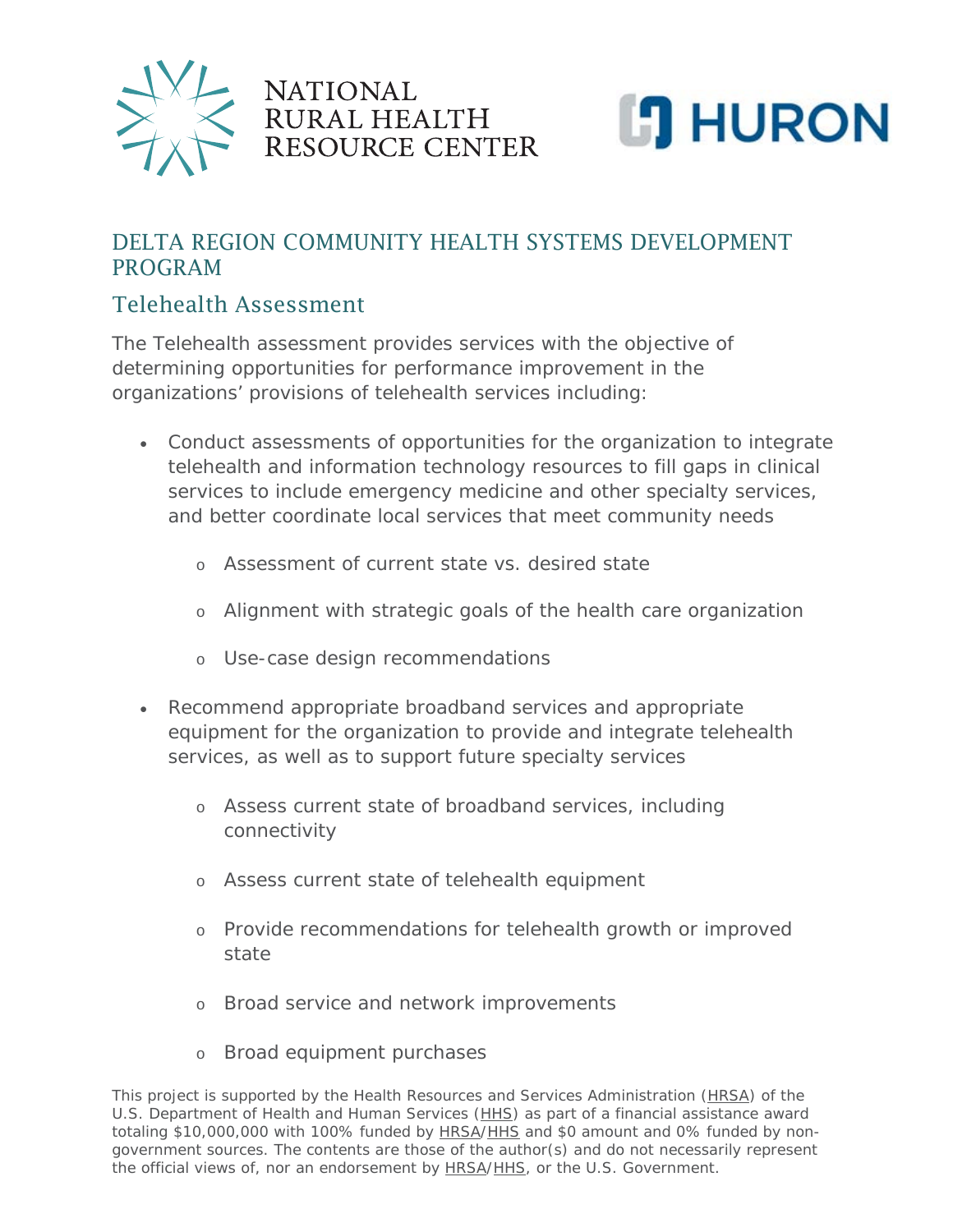- Consider the appropriate interfaces that could be established with medical providers to allow for seamless transitions of care, if determined appropriate
	- o Assess current state of transition of care including telehealth applications/interfaces
	- o Provide recommendations for improvement
	- o ePrescribing
	- o Provider to patient exchange
- Identify operational and cultural challenges to the utilization of telehealth services and provide recommendations for overcoming the barriers to support the implementation process
	- o Assess for potential barriers
	- o C-suite support
	- o Provider buy-in
	- o Cultural influences within the community
	- o Provide recommendations for improvement
	- o C-suite sponsor
	- o Provider sponsors
	- o Pilot programs
- Provide recommendations that direct the implementation process to include clear action items for the organization to operationalize telehealth services
	- o Provide a road map for implementation of telehealth services or improved services